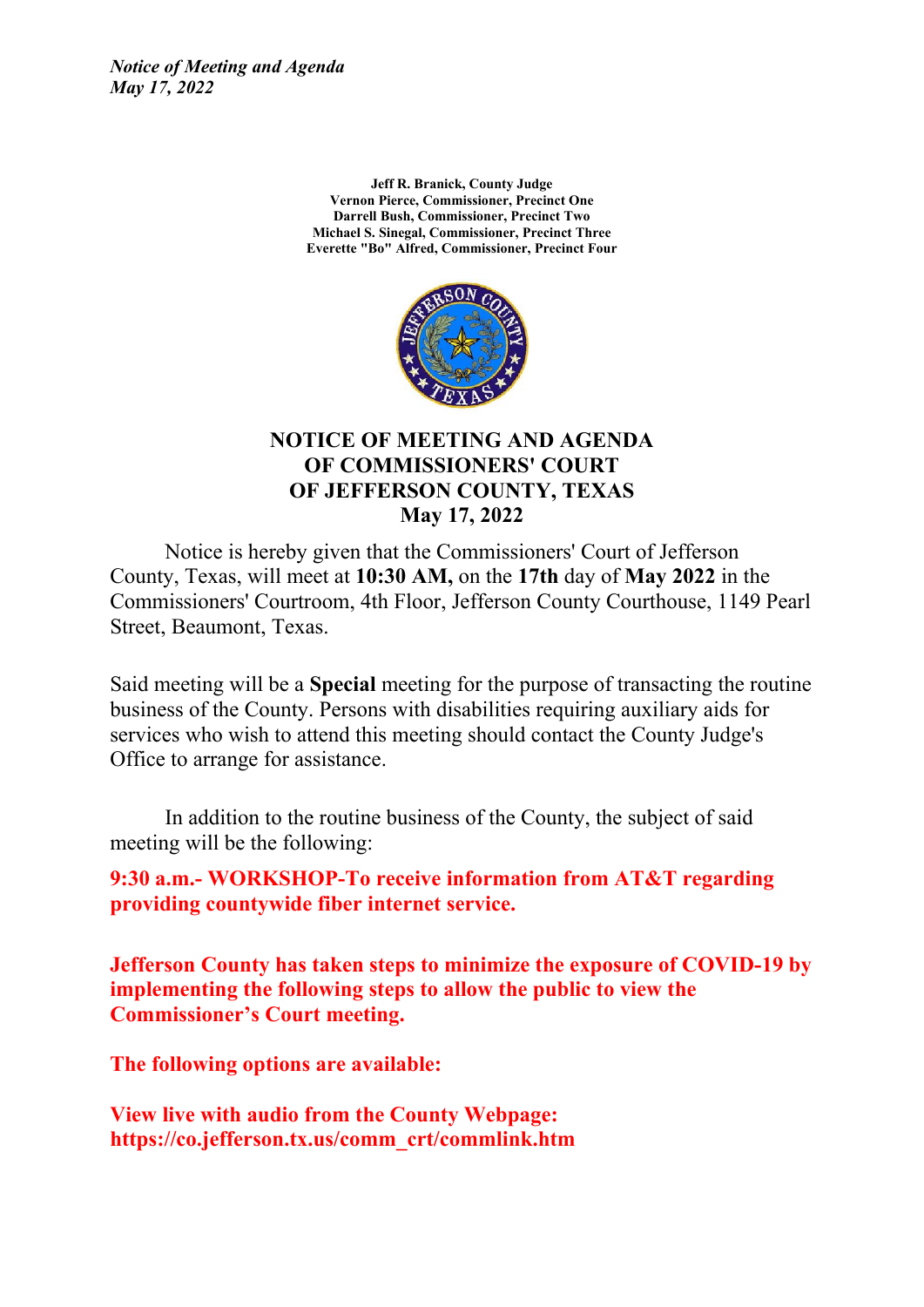**Listen to audio by calling 346-248-7799 Meeting ID: 917 160 6532# Participant ID: #**

**The court will also have a question and answer session at the end of the meeting. If you would like to ask any questions of the Court, please be on the phone call. The Court will give a question and answer session at the end of the meeting as time allows. You will be called upon by your last 4 digits of your phone number. If you do not have any questions, you can pass.**

**Please be mindful that the audio portion of this meeting will be of better quality from the website.**

**INVOCATION: Everette "Bo" Alfred, Commissioner, Precinct Four**

**PLEDGE OF ALLEGIANCE: Vernon Pierce, Commissioner, Precinct One**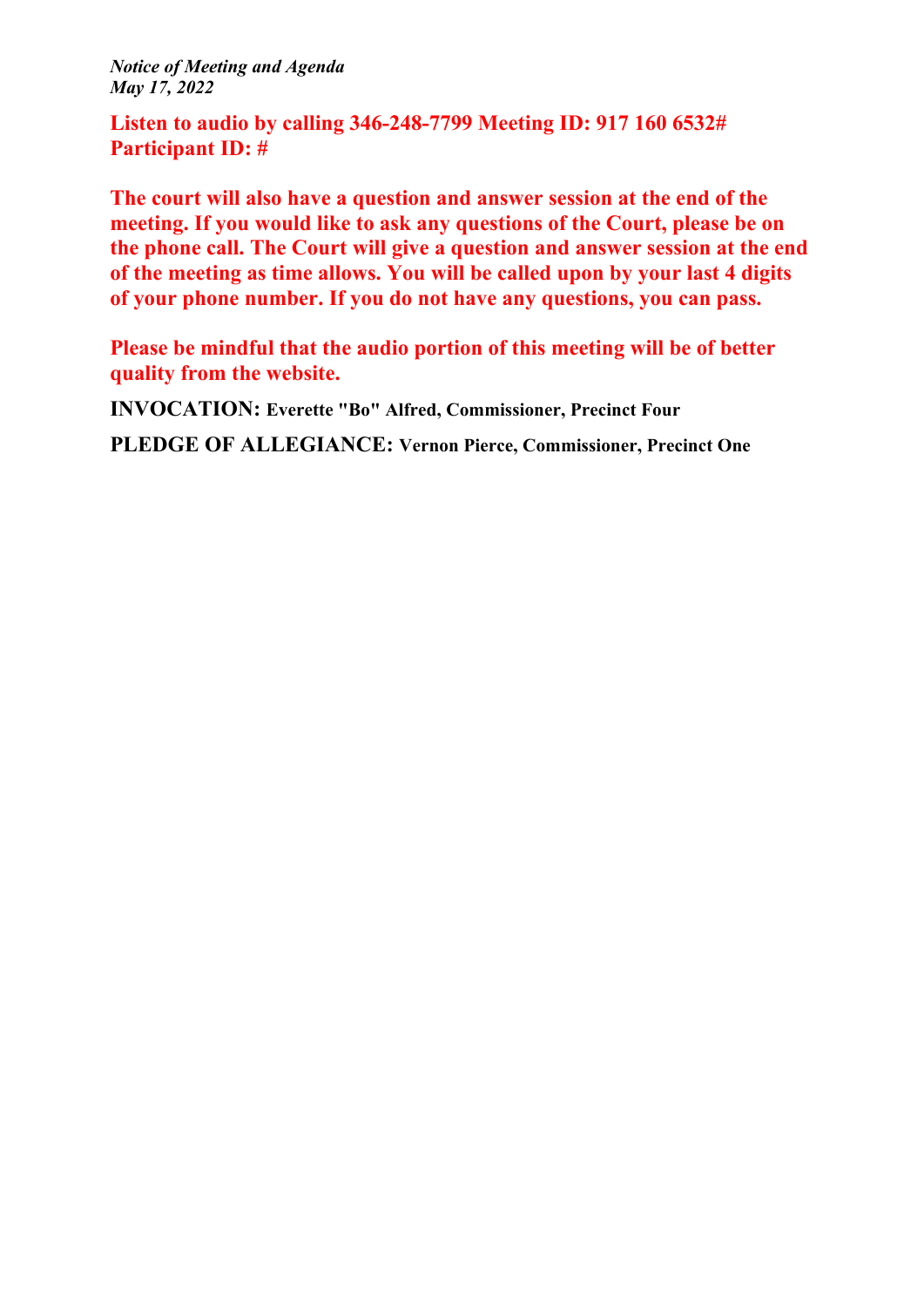### **PURCHASING:**

(a) Receive and file bids for Invitation for Bid (IFB 12-023/YS), Term Contract for Insecticides, Herbicides, Spray Adjuvants, and Adulticides for Jefferson County Mosquito Control District.

Bid Received - [ADAPCO,](http://co.jefferson.tx.us/agenda/agendas_pl/20220517_692/Attachments/Bid%20Received%20-%20ADAPCO%2C%20LLC.pdf) LLC.pdf Bid Received - Clarke [Mosquito](http://co.jefferson.tx.us/agenda/agendas_pl/20220517_692/Attachments/Bid%20Received%20-%20Clarke%20Mosquito%20Control%20Products%2C%20Inc..pdf) Control Products, Inc..pdf Bid Received - ES OPCO LLC DBA [Veseris.pdf](http://co.jefferson.tx.us/agenda/agendas_pl/20220517_692/Attachments/Bid%20Received%20-%20ES%20OPCO%20LLC%20DBA%20Veseris.pdf) Bid Received - Nutrien [Solutions.pdf](http://co.jefferson.tx.us/agenda/agendas_pl/20220517_692/Attachments/Bid%20Received%20-%20Nutrien%20Solutions.pdf) Bid [Received](http://co.jefferson.tx.us/agenda/agendas_pl/20220517_692/Attachments/Bid%20Received%20-%20Pro%20Pest%20and%20Lawn%20Store.pdf) - Pro Pest and Lawn Store.pdf Bid Received - Rentokil North America, Inc. DBA Target Specialty [Products.pdf](http://co.jefferson.tx.us/agenda/agendas_pl/20220517_692/Attachments/Bid%20Received%20-%20Rentokil%20North%20America%2C%20Inc.%20DBA%20Target%20Specialty%20Products.pdf) Bid Received - Site One Landscape [Supply.pdf](http://co.jefferson.tx.us/agenda/agendas_pl/20220517_692/Attachments/Bid%20Received%20-%20Site%20One%20Landscape%20Supply.pdf)

(b) Consider and possibly approve a revised cost increase for the replacement of the Ford Park South Cooling Tower with Industrial and Commercial Mechanical (ICM) due to market pricing increase. This increase in the amount of \$2,000.00; bringing the total amount from \$205,000.00 up to \$207,000.00; this in accordance with Region V ESC HVAC Capital Equipment, Supplies and/or Services #20140501. Jefferson County Ford Park South Cooling Tower Revised Price [Increase.pdf](http://co.jefferson.tx.us/agenda/agendas_pl/20220517_692/Attachments/Jefferson%20County%20Ford%20Park%20South%20Cooling%20Tower%20Revised%20Price%20Increase.pdf)

# **COUNTY AUDITOR:**

(a) Consider and approve budget transfer– 58th District Court – additional cost for sound system repairs.

| 120-2033-412-1095 | EDUCATION PAY   |            | \$2,000.00 |
|-------------------|-----------------|------------|------------|
| 120-2033-412-3084 | MINOR EQUIPMENT | \$2,000.00 |            |

cc58th District Court - [051722.pdf](http://co.jefferson.tx.us/agenda/agendas_pl/20220517_692/Attachments/cc58th%20District%20Court%20-%20051722.pdf)

(b) Consider and approve budget transfer – Health  $&$  Welfare I – additional requested camera for security system.

| 120-5074-441-6002 | COMPUTER EOUIPMENT                  |         | \$500.00 |
|-------------------|-------------------------------------|---------|----------|
| 120-5074-441-6018 | <b>POWER TOOLS &amp; APPLIANCES</b> | S500.00 |          |

ccHealth & Welfare1 [-051722.pdf](http://co.jefferson.tx.us/agenda/agendas_pl/20220517_692/Attachments/ccHealth%20%26%20Welfare1%20%20-051722.pdf)

(c) Consider and approve budget transfer – Indigent Health – replacement of steps for mobile unit.

| 120-5079-442-5080                             | ADMINISTRATIVE SERVICES |            | \$8,100.00 |
|-----------------------------------------------|-------------------------|------------|------------|
| 120-5079-442-6007                             | <b>AUTOMOBILES</b>      | \$8,100.00 |            |
| $\alpha$ -Leibeant Haalth $\alpha$ 51700 a.d. |                         |            |            |

ccIndigent Health [-051722.pdf](http://co.jefferson.tx.us/agenda/agendas_pl/20220517_692/Attachments/ccIndigent%20Health%20-051722.pdf)

(d) Consider and approve budget transfer – District Court Records Technology – replacement of printer.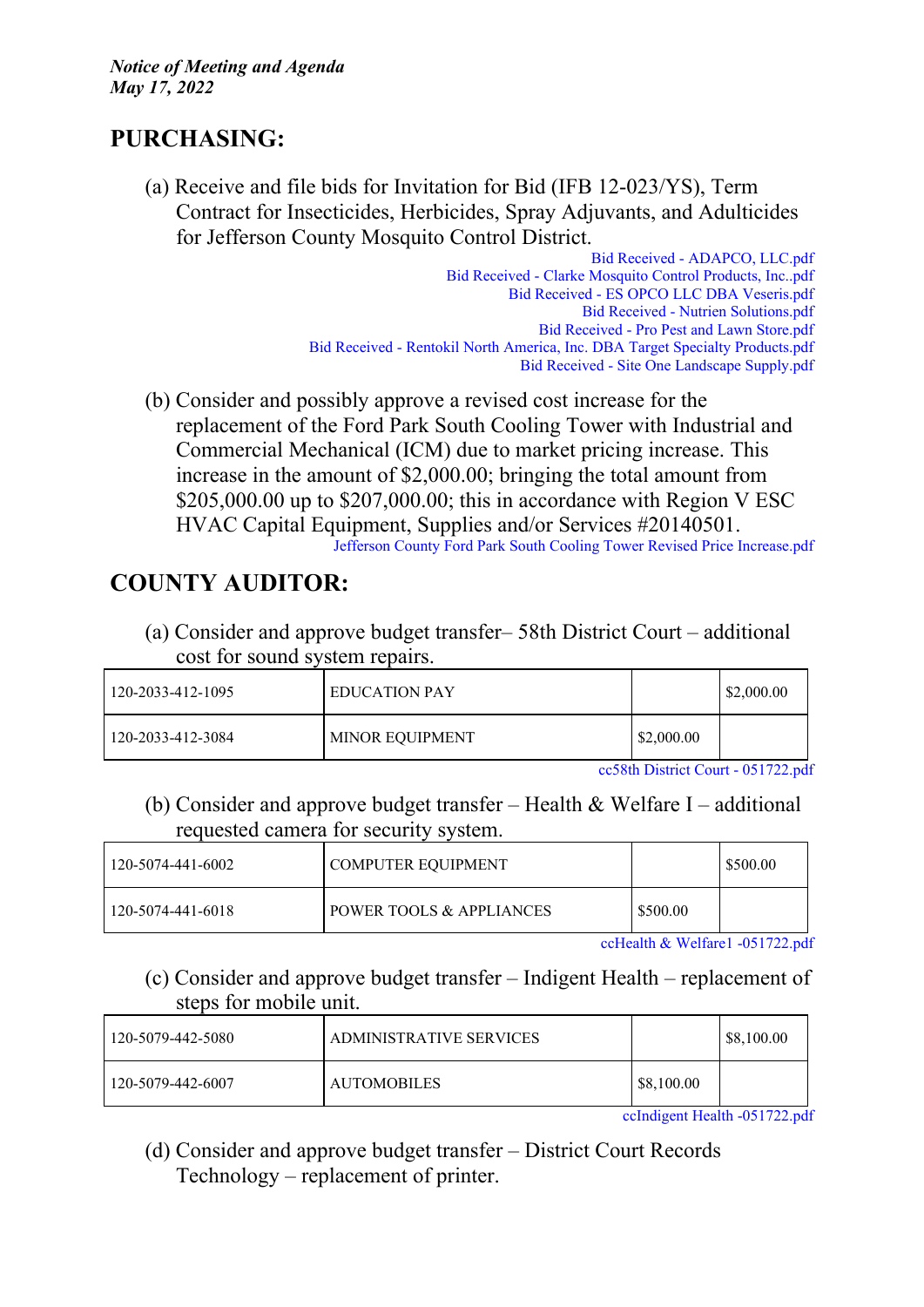| 864-0000-414-5062 | <b>TRAVEL EXPENSE</b>  |          | \$360.00 |
|-------------------|------------------------|----------|----------|
| 864-0000-414-3084 | <b>MINOR EQUIPMENT</b> | \$360.00 |          |

ccDistrict Court Records Technology [-051722MX-M7570\\_20220511\\_134659.pdf](http://co.jefferson.tx.us/agenda/agendas_pl/20220517_692/Attachments/ccDistrict%20Court%20Records%20Technology%20-051722MX-M7570_20220511_134659.pdf)

(e) Regular County Bills – check #495065 through check #495293.

[0495065\\_0495293.pdf](http://co.jefferson.tx.us/agenda/agendas_pl/20220517_692/Attachments/0495065_0495293.pdf)

## **COUNTY COMMISSIONERS:**

- (a) Receive and file executed Tax Abatement Agreement between Jefferson County and Aditya Birla Chemicals (USA), LLC for Project Raman pursuant to Texas Tax Code, Sec. 312.401 et seq. Tax [Abatement](http://co.jefferson.tx.us/agenda/agendas_pl/20220517_692/Attachments/Tax%20Abatement%20Agmt%20between%20Jeff%20Cnty%20and%20Aditya%20Birla%20for%20project%20Ramen.pdf) Agmt between Jeff Cnty and Aditya Birla for project Ramen.pdf
- (b) Receive and file Oath of Office and Statement of Officer of Frank R. Rose to the Board of Commissioners for Jefferson County Drainage District No.3.

## **TAX OFFICE:**

(a) Consider and possibly approve a Resolution recognizing Gina Huebel for her 33 1/2 years of service to Jefferson County and to the citizens of Jefferson County and wishing her well in her retirement.

[RESOLUTION](http://co.jefferson.tx.us/agenda/agendas_pl/20220517_692/Attachments/RESOLUTION%20FOR%20GINA%20HUEBEL.pdf) FOR GINA HUEBEL.pdf

### **ENGINEERING DEPARTMENT:**

(a) Consider and possibly approve a Final Plat of The Stockyards, out of the Manual Chirino League, Abstract No. 10, Jefferson County, Texas. This property is located at the corner of F.M Highway 365 and Old Fannett Lovell Lake Road in Precinct #2. This plat has met all of Jefferson County's platting requirements.

May 17, 2022-Final Plat of The [Stockyards.pdf](http://co.jefferson.tx.us/agenda/agendas_pl/20220517_692/Attachments/May%2017%2C%202022-Final%20Plat%20of%20The%20Stockyards.pdf)

(b) Consider and possibly approve a Plat and Replat into Quiktrip 7943 Addition, an 8.848 acre tract of land, out of the T. &.O.R.R. Co. Survey No. 21, Abstract 261, Jefferson County, Texas and being all of a called 8.848 acre tract of land as described of record in document no. 2021044494 of the official public records of Jefferson County, Texas. It is located at the corner of Smith Road and Industrial Road in Precinct #4. This plat is within the City of Beaumont ETJ and meets the requirements of Jefferson County.

May 17, 2022 -QT 7943 I10 & Smith Rd plat Comm [Court.pdf](http://co.jefferson.tx.us/agenda/agendas_pl/20220517_692/Attachments/May%2017%2C%202022%20-QT%207943%20I10%20%26%20Smith%20Rd%20plat%20_Comm%20Court.pdf)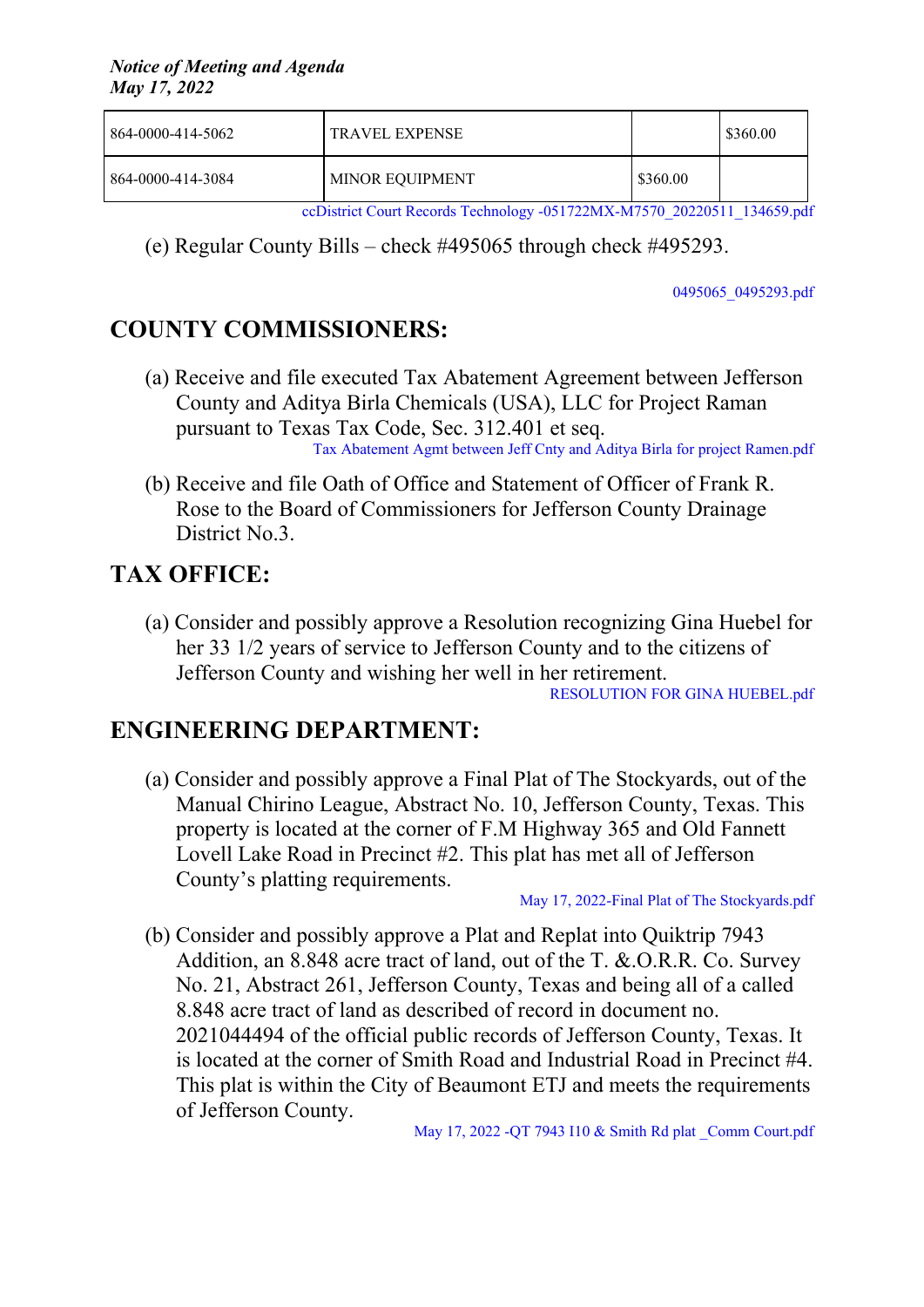> **Jeff R. Branick County Judge**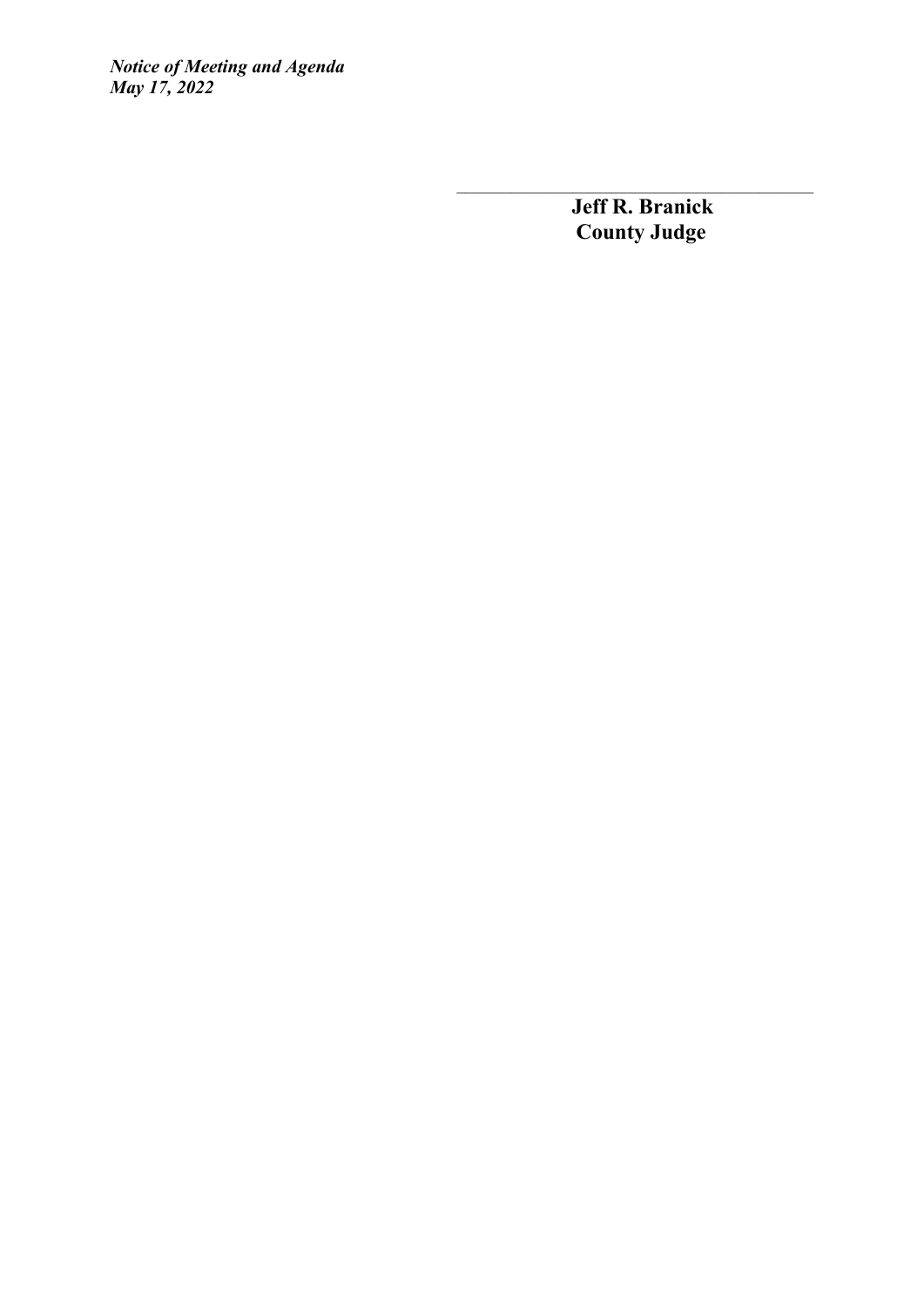> **Jeff R. Branick, County Judge Vernon Pierce, Commissioner, Precinct One Darrell Bush, Commissioner, Precinct Two Michael S. Sinegal, Commissioner, Precinct Three Everette "Bo" Alfred, Commissioner, Precinct Four**



**ADDENDUM TO**

#### **NOTICE OF MEETING AND AGENDA OF COMMISSIONERS' COURT OF JEFFERSON COUNTY, TEXAS May 17, 2022**

Notice is hereby given that the Commissioners' Court of Jefferson County, Texas, will meet at **10:30 AM,** on the **17th** day of **May 2022** in the Commissioners' Courtroom, 4th Floor, Jefferson County Courthouse, 1149 Pearl Street, Beaumont, Texas. notice is hereby given of the following additional subject to be considered:

**9:30 a.m.- WORKSHOP-To receive information from AT&T regarding providing countywide fiber internet service.**

**Jefferson County has taken steps to minimize the exposure of COVID-19 by implementing the following steps to allow the public to view the Commissioner's Court meeting.**

**The following options are available:**

**View live with audio from the County Webpage: https://co.jefferson.tx.us/comm\_crt/commlink.htm**

**Listen to audio by calling 346-248-7799 Meeting ID: 917 160 6532# Participant ID: #**

**The court will also have a question and answer session at the end of the meeting. If you would like to ask any questions of the Court, please be on the phone call. The Court will give a question and answer session at the end of the meeting as time allows. You will be called upon by your last 4 digits**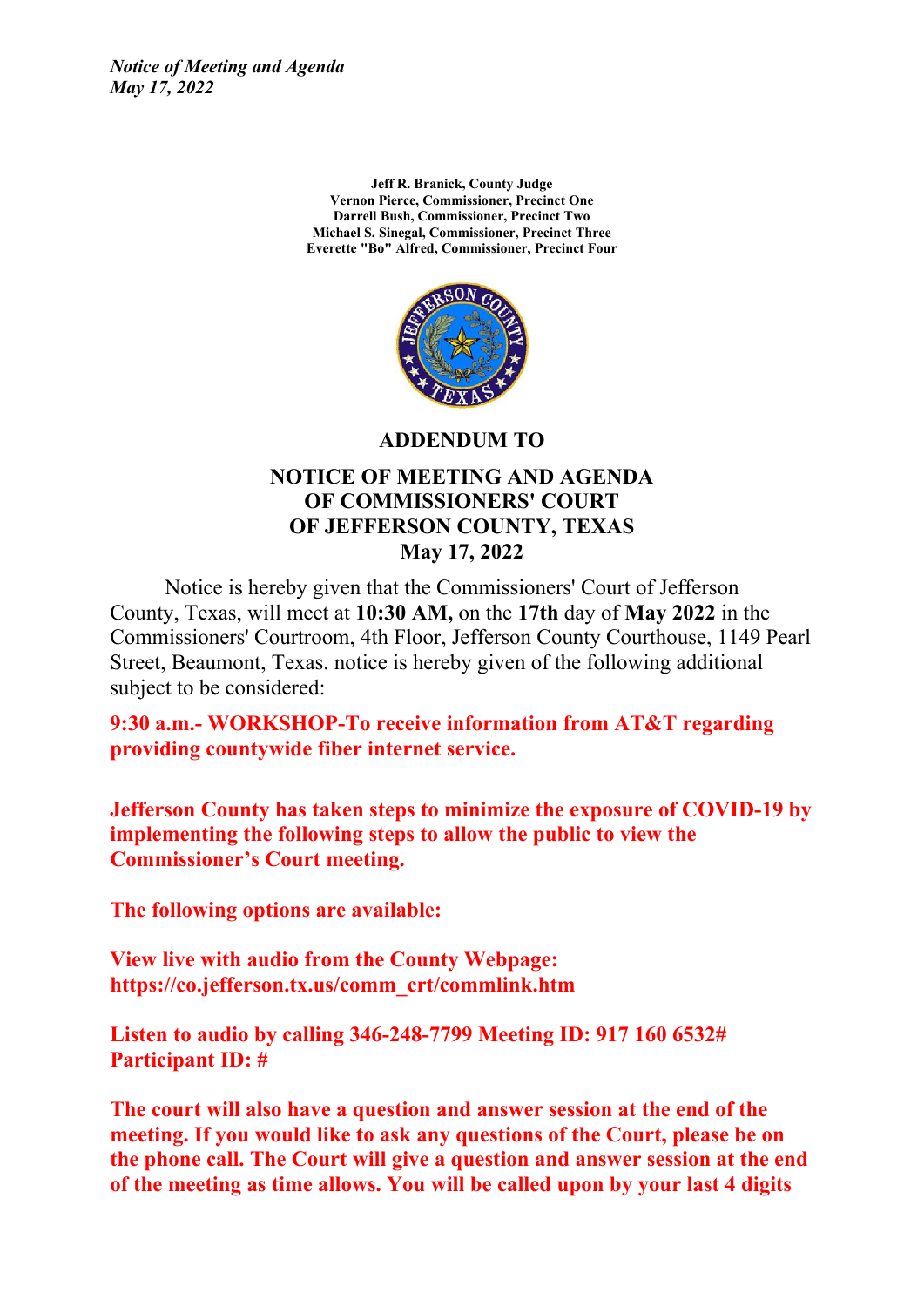**of your phone number. If you do not have any questions, you can pass.**

**Please be mindful that the audio portion of this meeting will be of better quality from the website.**